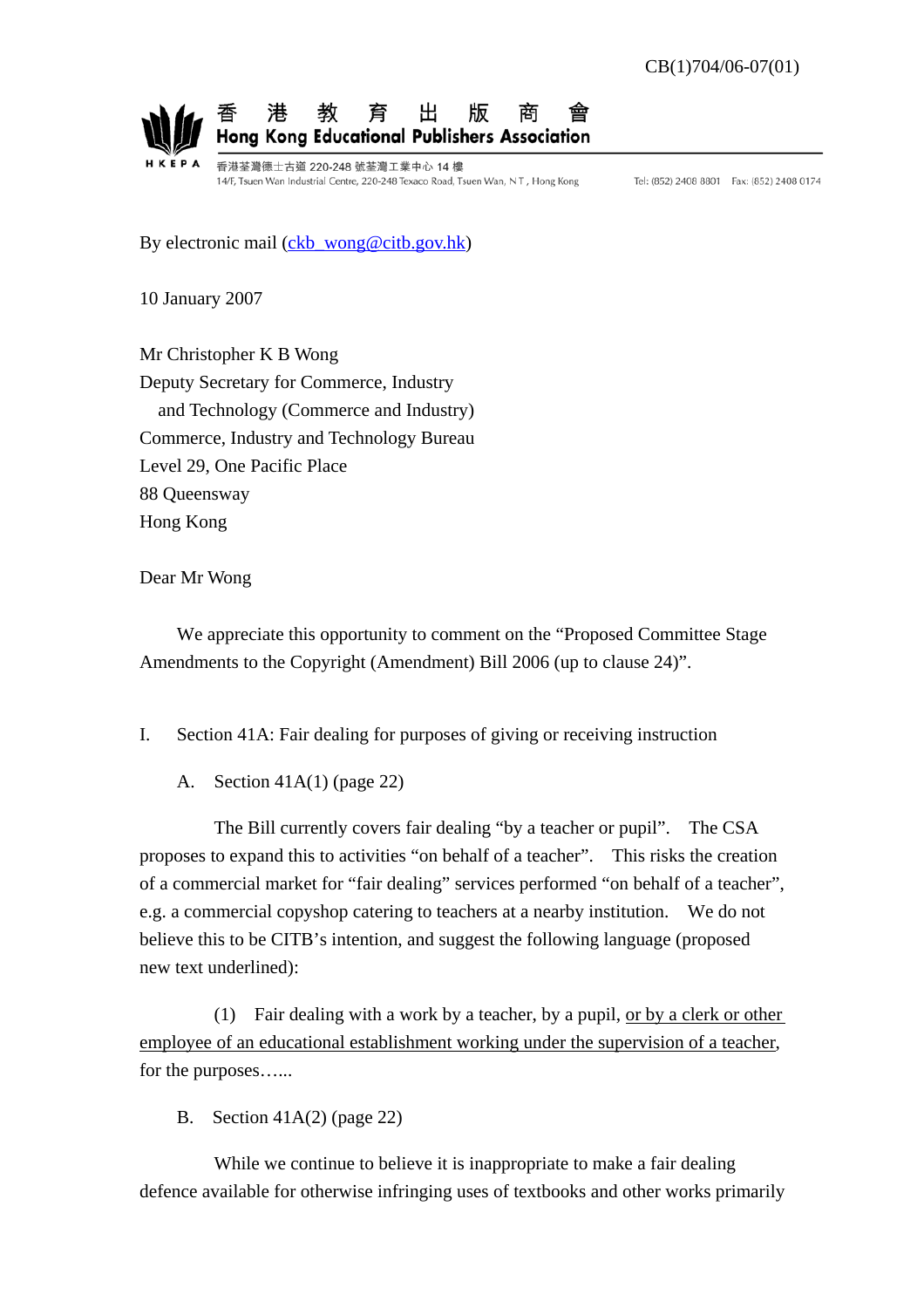directed to the educational marketplace, if this approach is not taken the statute should create a negative presumption about such uses. This could be accomplished by adding the following proviso to proposed section  $41A(2)(d)$ :

 (d) the effect of the dealing on the potential market for or value of the work; provided, that where the work is in the form of a textbook or similar product that is primarily marketed in Hong Kong to educational establishments, the effect of the dealing on the potential market for or value of the work shall be presumed, unless it is proven to the contrary, to be significantly detrimental to such market or value.

C. Section 41A(4A) (pages 24-25)

 Any networked dissemination of copyright works should require the use of access controls in order to qualify as fair dealing (as the January 4 revisions to the document make clear), and use controls should also be required for tertiary institutions, which can be expected to be in a position to employ them. The following redlined text implements these recommendations.

 (4A) Where any dealing with a work involves the making available of copies of the work through a wire or wireless network wholly or partly controlled by an educational establishment –

- (a) in the case of any educational establishment, if the educational establishment fails to –
	- (i) adopt technological measures to restrict access to the copies of the work through the network so that the copies of the work are made available only to persons who need to use the copies of the work for the purposes of giving or receiving instruction in the specified course of study in question or for the purposes of maintaining or managing the network; or
	- (ii) ensure that the copies of the work are not stored in the network for a period longer than is necessary for the purposes of giving or receiving instruction in the specified course of study in question or, in any event, for a period longer than the end of the academic year during which a copy of the work was first stored in the network

the dealing is not fair dealing under subsection (1); or

 (b) in the case of an educational establishment that is a tertiary institution, if the educational establishment fails to adopt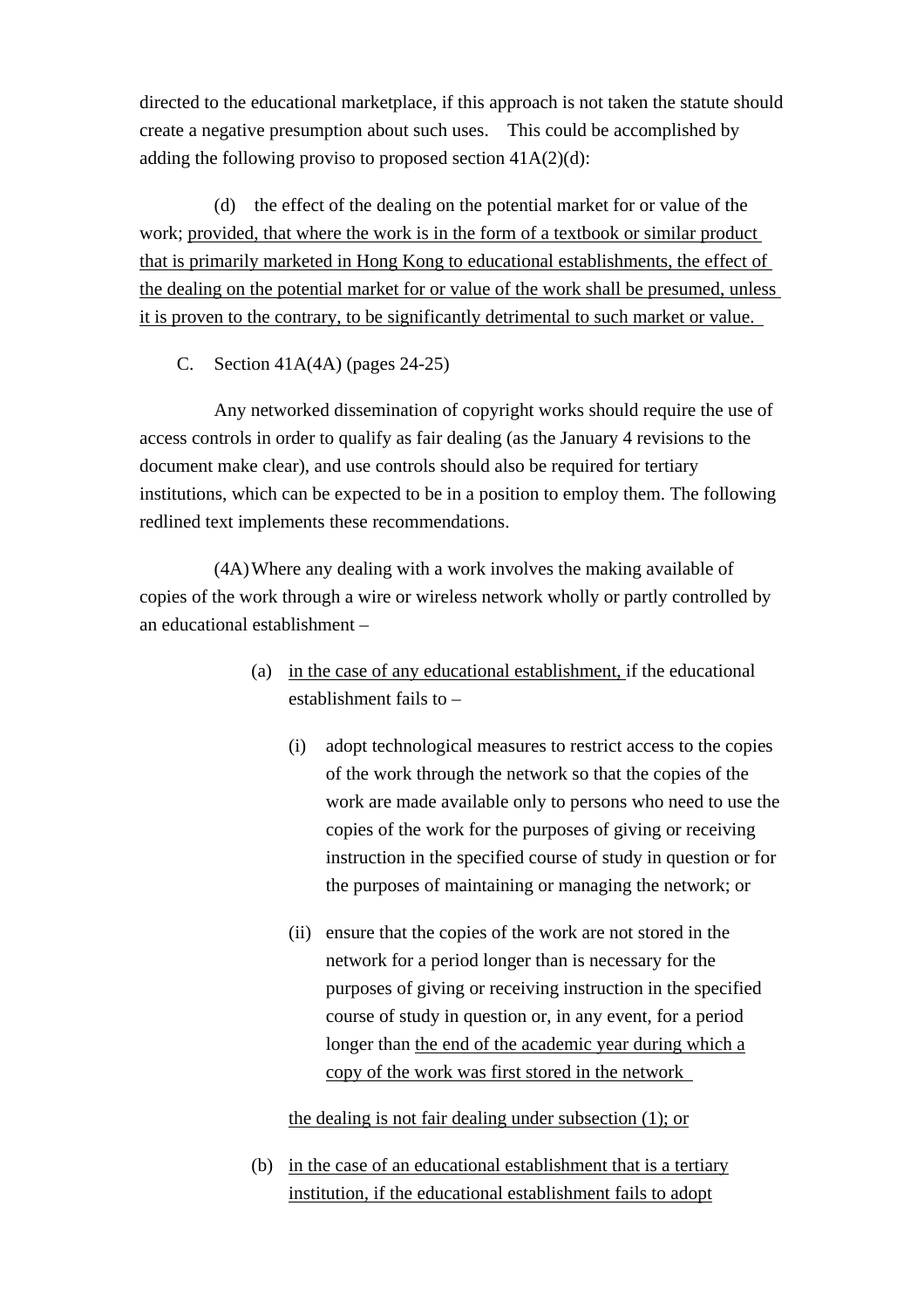technological measures to restrict the downloading, printing, forwarding, or other subsequent use of the work beyond those uses necessary for giving or receiving instruction in the specified course of study in question or for the purposes of maintaining or managing the network, the dealing is not fair dealing under subsection (1); and

## (c) if none of the conditions stated in subparagraphs (a) or (b) applies,

 subsection (2) applies in determining whether the dealing is fair dealing under subsection (1).

D. Relationship of fair dealing to section 45 exception

 We propose two options to ensure that the enactment of the educational fair dealing defence does not unnecessarily undermine existing section 45(2):

Redline to proposed section 41A(4B) (pages 25-26)

Option 1:

 (4B) Without affecting the generality of section 37(5), where any dealing with a work involves the making of reprographic copies, the fact that the making of the copies does not fall under section 45, for any reason other than the applicability of section 45(2), does not mean that it is not covered by this section, and subsection (2) applies in determining whether the dealing is fair dealing under subsection (1).

Option 2:

 (4B) Without affecting the generality of section 37(5), where any dealing with a work involves the making of reprographic copies, the fact that the making of the copies does not fall under section 45 does not mean that it is not covered by this section, and subsection (2) applies in determining whether the dealing is fair dealing under subsection (1), except that in a case to which section 45(2) applies, the effect of the dealing on the potential market for or value of the work shall be presumed, unless it is proven to the contrary, to be significantly detrimental to such market or value.

II. Section 54A: fair dealing for public administration (pages 28-29)

 The following amendments are proposed to carry out CITB's stated intent to avoid any adverse impact of the new defence on current or future licensing arrangements between publishers and governmental bodies: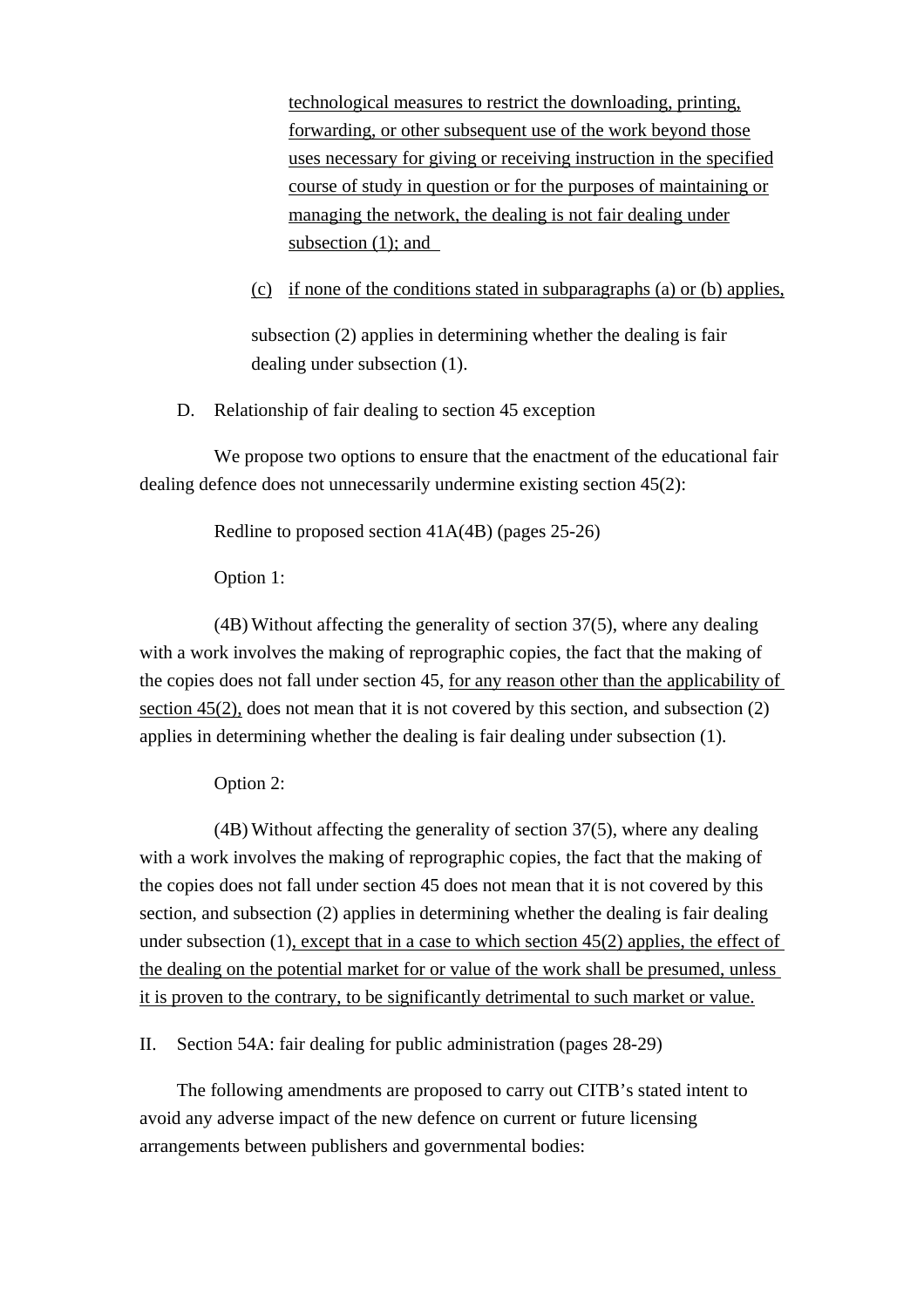(2) In determining whether any dealing with a work is fair dealing under subsection (1), the court shall take into account all the circumstances of the case and, in particular –

- (a) the purpose and nature of the dealing, including whether the dealing is for a nonprofit-making purpose and whether the dealing is of a commercial nature;
- (b) the nature of the work, including whether the work is primarily marketed in Hong Kong to the Government, the Executive council, the Judiciary or to District Councils;
- (c) the amount and substantiality of the portion dealt with in relation to the work as a whole; and
- (d) the effect of the dealing on the potential market for or value of the work, including whether and to what extent licenses are available authorizing the dealing in question and the person making the dealing knew or ought to have been aware of that fact.

III. Section 119B (business end-user offence for copying or distributing copies of printed works)

A. Regular or frequent copying of multiple works (pages 44-45)

We understand that the goal of the changes to proposed section  $119B(1)(a)$ and (b) is to clarify, as CITB has stated, that the offence should apply to one who "does the relevant act, *whether or not in relation to the same copyright work,* on a regular or frequent basis". [Cite] In order to make this intention clearer, we suggest that the phrase "a copyright work" in these two paragraphs be changed to read "any copyright work".

B. Unrestricted network distribution (page 45)

 Proposed section 119B(5) continues to concern us because it seems to immunize from criminal liability the distribution via the Internet, for business purposes, of copyrighted material owned by our members. We understand that there might be two justifications for this provisions: first, that the situation it covers will be addressed by future amendments to the Ordinance; and second, that this behavior may in some cases already be covered by existing or revised offences involving distributing infringing copies (e.g., proposed section  $118(1)$ (e) or (g)). We do not believe that either justification is sufficient to justify inclusion of this potentially misleading provision; first, because a dangerous gap will be left during the time that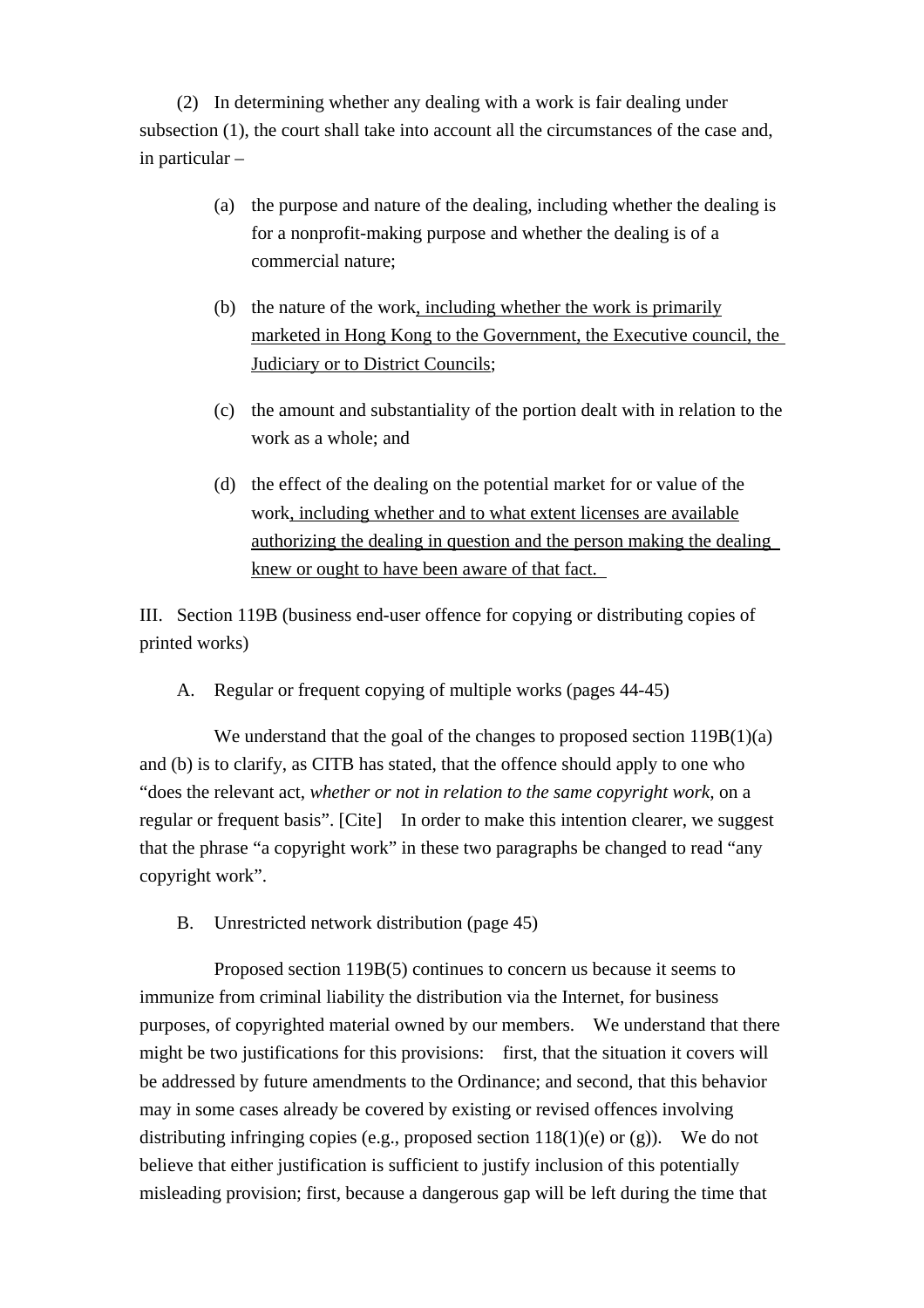future amendments are proposed, considered, enacted, and brought into force; and second, because the scope of the section 118(1) offences is sufficiently uncertain that criminal liability under proposed section 119B ought to be available. We urge that proposed section 119B(5) be stricken.

C. Defence of inability to obtain license, etc. (pages 49-50)

 We continue to believe that criminal liability for business uses of copyrighted materials owned by its members should not be forfeited simply because a court later determines that the copyright owner failed to respond to a licensing request in a "timely" fashion, or because the licensing terms it offered to a user are later deemed not to be "commercially reasonable". However, if these defences are to be recognized, along with the proposed new defence that the copyright owner could not be identified or located, they should be based on proof of what occurred prior to the time of the infringement, not based on evidence that is manufactured afterwards. Furthermore, since the acts constituting an offence could involve several different copyright works, the defence should not be operative when it applies only to a few such works and the defendant "regularly or frequently" infringed other works in the manner denounced by the statute. Accordingly, we suggest that the chapeau to proposed section 119B(9) be changed to read, " It is a defence for the person charged with an offence under subsection (1) to prove that, prior to commencement of the activities giving rise to the offence with respect to a particular copyright work", and that the following language be added at the end of this subsection: "but only to the extent that, considered without regard to that particular copyright work, his acts described in subsection  $(1)(a)$  or  $(1)(b)$  with respect to all other copyright works in question are neither regular nor frequent".

Thank you for considering our views.

Respectfully submitted

 *Mr. Rodney Chui Vice-President Hong Kong Educational Publishers Association* 

(no signature via electronic transmission)